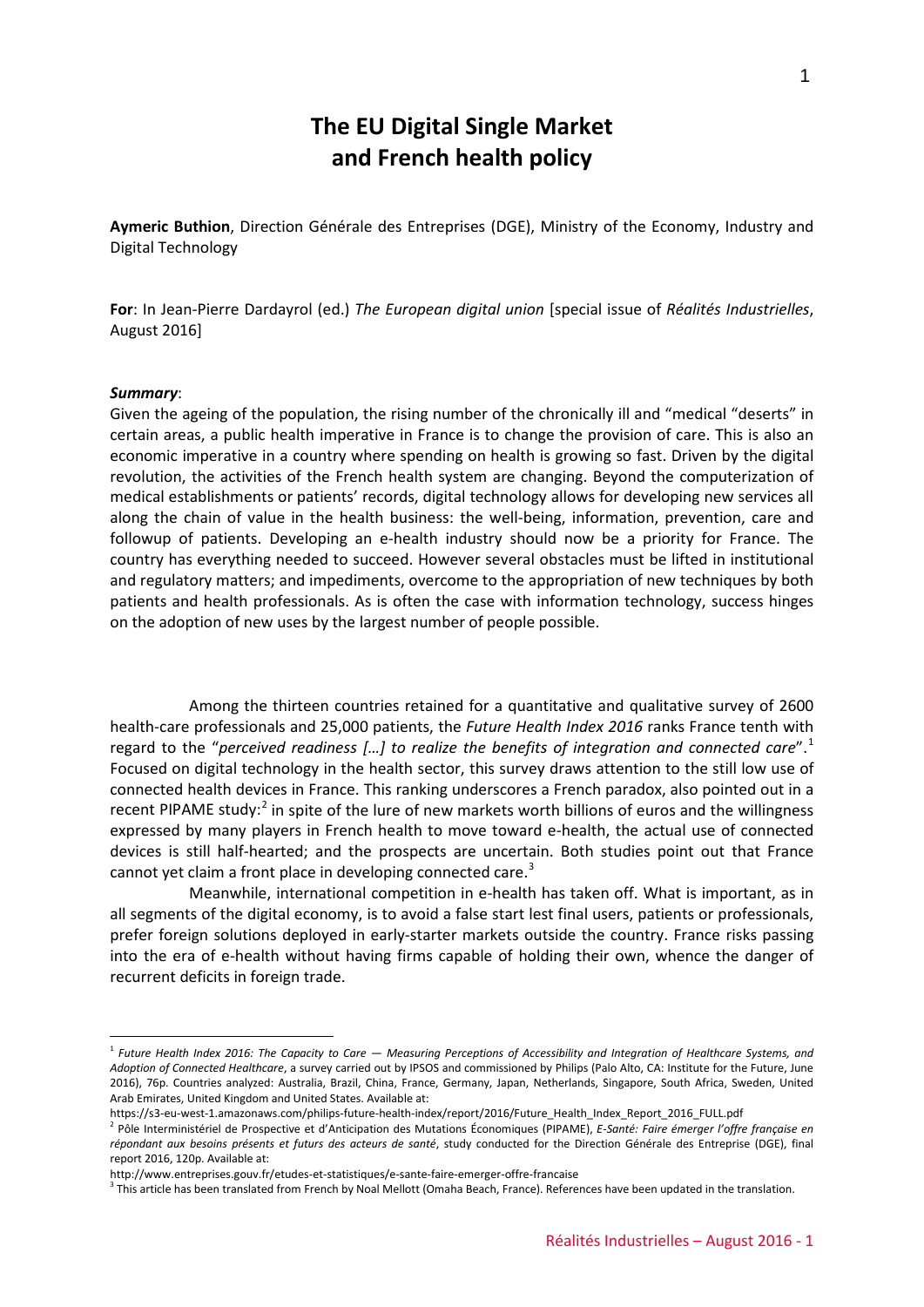In 2016, e-health still seems to hold the promise of a flourishing, dynamic, innovative market for improving the services provided to the population and to health-care professionals while creating new occupations and priming the economy's growth.

### Potential but untapped benefits for the population

France, like other European countries, must cope with a demographic trend that will automatically lead to more cases of chronic illnesses. Along with this will come growing expenditures on health and a "medical desert" (*i.e.*, inadequate medical services) in some geographical areas. These prospects force us to think about how to organize the supply of health care.

The country's health system, which now revolves around hospitals and doctors' appointments, is going to have to shift toward procedures in which hospitals will, for sure, remain an important stage (often of intense, highly technical care), but a stage to be better coordinated with the care provided by professionals outside hospitals. For example, the chronically ill (with heart conditions, diabetes, etc.) will have a daily followup thanks to digital devices for sending data to their doctor over the Internet. Furthermore, care will be delivered at home, thus avoiding trips, which might be expensive for patients or even hard on them, and reducing the need for hospital installations. E-health will be a full-fledged part of this new system. Its proposal of digital applications in various fields is part of a trend that will gradually affect the whole chain of patient care.

E-health is also intended to optimize the chain of care by providing a "different" care and a "different" management of cases and by sharing information about pathologies and personal health data. The population's health will thus receive global care thanks to prevention work, predictive medicine and more attention to well-being. Care will be better and more efficacious. To this end, improvements will be made in the security of information concerning patients, the access to care, the followup till patients return home and thereafter: preventing at-home risks, providing information about patients' rights, orienting people toward the best solutions for their health, etc. The range of uses of e-health is vast; and the first beneficiary of knowing how to make the most of them is the patient.

Despite the consensus about e-health being a potential source of immediate improvements in the health-care system, for both the general population and medical professionals, its deployment is just starting in several countries. In France, deployment has been experimental. Traditional practices have not yet been deeply modified; nor have connected devices been adopted on a significant scale.

Consequently, the general public is still mostly unaware of e-health; and this holds for a fraction of health-care professionals too. Professionals have been trained in computer-related aspects of care, but too few of them have been trained to use the gamut of digital applications and devices. According to a survey conducted by Odoxa in January 2015, connected devices, though perceived as well adapted for several conditions (in particular for long-term or chronic illnesses), are prescribed to merely 5% of patients.<sup>[4](#page-1-0)</sup> Among the reasons for this are concerns about protecting the patient's privacy and about the reliability of the devices (since they represent a risk for both the patient and prescribing doctor if they fail to operate); or a simpler reason: unawareness of the possibilities offered by e-health.

<u>.</u>

<span id="page-1-0"></span><sup>4</sup> *Baromètre santé 360 — La santé connectée*, a survey conducted by Odoxa for Orange and MNH (Mutuelle Nationale des Hospitaliers et des Personnels de la Santé et du Social), January 2015. Available via:

http://www.orange.com/fr/Press-Room/communiques-2016/Quatrieme-barometre-sante-360-Odoxa-pour-Orange-Healthcare-et-MNHles-nouvelles-technologies-plebiscitees-pour-le-maintien-a-domicile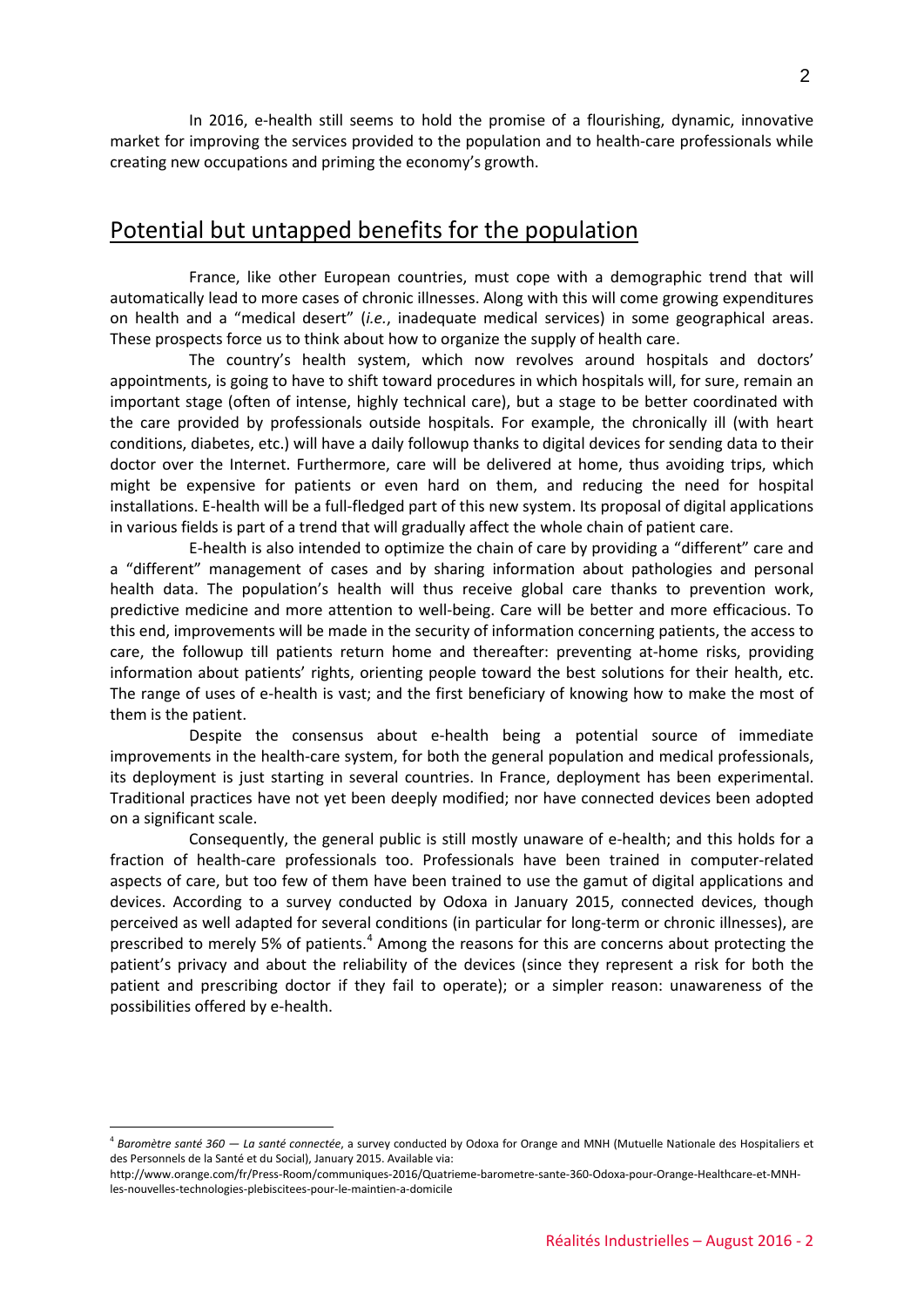## A primer for the French economy's growth

#### A dynamic sector

Despite the few advances actually made, the sector of e-health in France was estimated at €2.7 billion in 2014:<sup>[5](#page-2-0)</sup> health information systems (nearly €2.3 billion), telehealth (€340 million) and telemedicine. The potential telemedicine market of €140 million depends, however, on changes to be made in the legal regulations about reimbursing medical treatments. This sector could account for from 28 to 38 thousand jobs, of which 15 thousand might be in telemedicine (10 thousand of the latter in remote monitoring).<sup>[6](#page-2-1)</sup> To this could be added the "silver economy", more than €20 billion in public expenditures in 2014.<sup>[7](#page-2-2)</sup> However the share of digital technology in the silver economy is still low.

E-health firms are dynamic. In this market, 45% of all firms are medium-sized; and they account for 70% of total sales. Given that start-ups abound in various segments of the e-health market and excel in making innovations, small and medium-sized firms dominate this market. The most frequent types of e-health firms are:

● start-ups, mainly in telemedicine, that supply, for example, 40% of the certified measuring equipment on the market, thus making France a leader in this segment.

● innovative firms with activities that, though not specialized in e-health, apply digital technology and facilitate the use of connected devices. An example is Withings, whose success was crowned in 2016, when Nokia bought it for €170 million.

● several (200) small computer companies (with an average of fifteen employees) that sell, develop and provide after-sales services usually of a single software program. Only a quarter of these firms handle several programs and have more than 57 employees.

● in the Île-de-France Region (the greater Paris area), the 370 small and medium-sized firms that are making innovations in the health sector: home-care equipment for the elderly, mobile health (m-health) applications and "serious games" software.

Initiatives have also been launched so that persons in other countries (Africans in particular) may benefit from the skills of the French medical corps via the installation of booths equipped with devices for self-diagnosis and video consultation for a remote dialog between doctor and patient. Besides costing less than hospitalization, these arrangements would offset the cruel want of an adapted hospital infrastructure in certain countries.

In international comparisons however, exports are not yet a strong point for France. It is worthwhile boosting exportation.

#### Support from public authorities must be adapted

Public authorities intervene in this web of firms, in particular during the phases of priming the pump, funding and R&D. They also intervene through localized experiments (such as the project, *Territoires de soins numériques*). Supplementary health insurance funds (such as MGEN, AXA or Mutualité Française) have also adopted far-reaching programs on preventive medicine and the followup of their beneficiaries.

The French regulatory framework was among the first (in 2010) to have defined five services of telemedicine: teleconsultation with doctors, tele-expertise, tele-assistance, telesurveillance (telemonitoring) and teleregulation.<sup>[8](#page-2-3)</sup> Implementation of the decree on telemedicine

<u>.</u>

<span id="page-2-0"></span><sup>5</sup> J.C. Briant & L. Faibis, *Les Marchés de l'e-santé à l'horizon 2020*, Xerfi-Precepta, 23 October 2014, 545p.

<span id="page-2-1"></span> $6$  "Étude sur les technologies de l'informatisation au service des nouvelles organisations de soins", 2011.

<span id="page-2-2"></span> $^7$  Source: French Ministry of Social Affairs and Health, 2014.

<span id="page-2-3"></span><sup>8</sup> Decree n°2010-1229 of 19 October 2010 on telemedicine. Available at:

https://www.legifrance.gouv.fr/affichTexte.do?cidTexte=JORFTEXT000022932449&categorieLien=id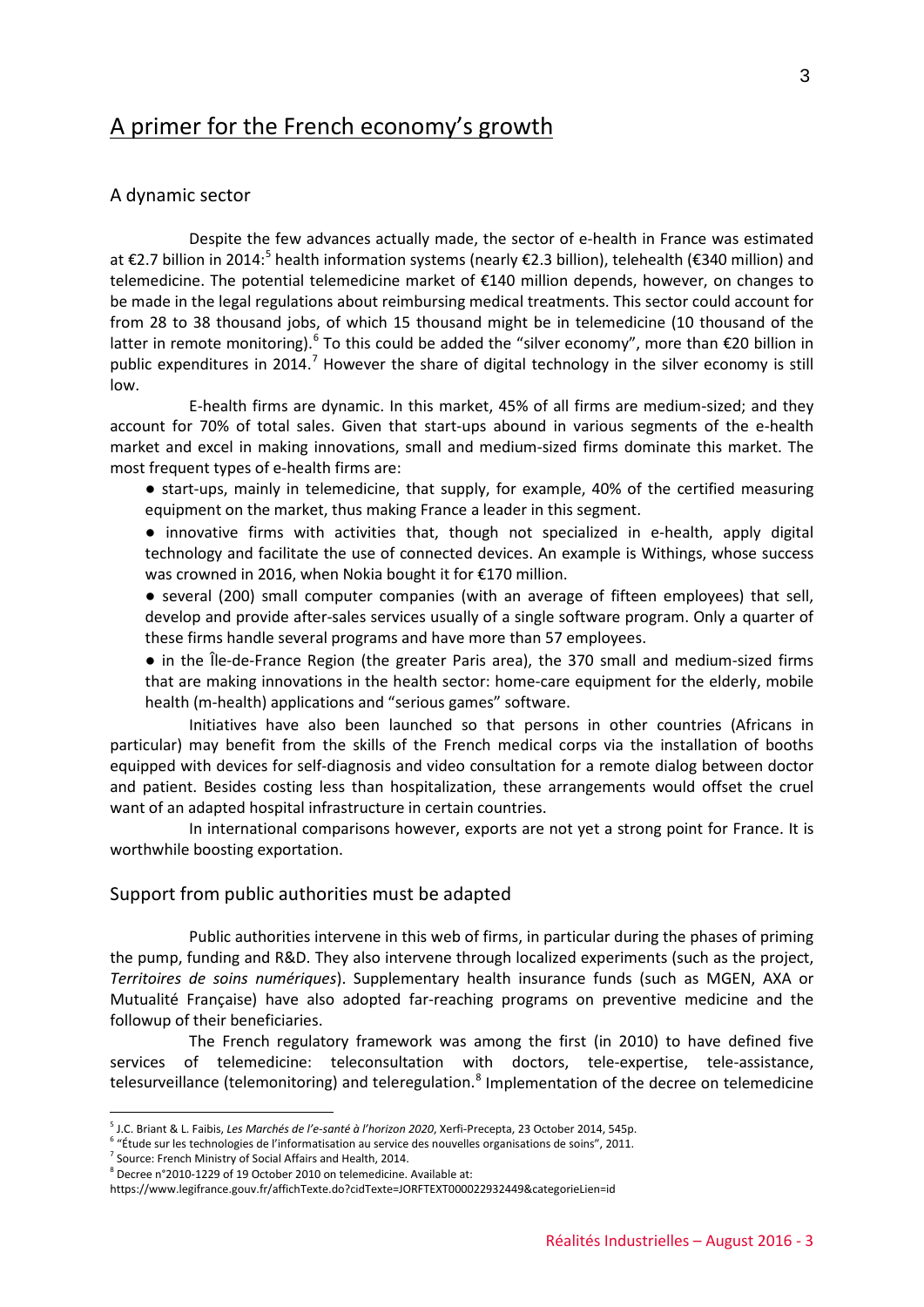has provided for specific funding in line with a national plan for deploying telemedicine. Nonetheless, initiatives in this field have slowed down, and none has been adopted on a wide scale.

Under the 2014 act funding Social Security and health insurance, experiments have been conducted in nine regions in France with the aim to determine how to set prices for telemedicine services. Previous experiments had been limited to a few conditions (*e.g.*, the followup for chronic wounds; or psychiatry in prisons). The scope of experimentation has now been widened to cover long-term pathologies; and experiments will be carried out on telemonitoring. Eventually, *Étapes*, this program's new name, should reach more than 2.5 million patients.

These many experiments have brought to light the difficulty of proposing a coverage for services of telemedicine that meets two conditions, namely: obtaining the support of health professionals and achieving the goal of savings (through reduced health expenditures) set by Social Security. The method of remunerating health professionals, currently based on the "medical act" (fees for services), has not proven adapted to telemonitoring. These experiments make us realize how much energy has to be tapped to change a business model that nearly exclusively depends on reimbursements from health insurance. This model requires firms to become involved in a very long procedure for demonstrating not only their proposals' clinical efficacity but also their medical and economic benefits for the Health Insurance Fund (Caisse Nationale d'Assurance-Maladie, CNAM).

### The change of scale: A challenge for firms and public authorities

Despite its successful startups, French firms have a handicap on international markets owing to their size and visibility. They can make up for it by profiting from all the arrangements recently set up to accelerate their growth or by working together, even merging, so as to reach more quickly a critical size. Foreign groups dominate the market, with in the front ranks, Korean (*e.g.*, LG, Samsung or Insung Information) and American (*e.g.*, Medtronic, Biotronik or Boston Scientific) companies. For want of a viable business model, some startups have a hard time reaching a significant level of sales.

Furthermore, so many organizations represent e-health in France that it is not easy to open a dialog with public authorities. The Alliance eHealth France (formed at the end of 2015) seeks to better represent the sector and improve coordination with public authorities. Public authorities can but benefit from this better coordination in the demand for care, R&D and the supply of health services. Startups, too, have created an association, France eHealth Tech, to have a single voice in dealing with authorities.

### Nine levers of action for e-health

France still has a competitive position. The previously mentioned study of countries active in e-health shows that none can yet claim to have made a decisive advance. Some, such as the United States or United Kingdom, have conducted interesting experiments, which have demonstrated that e-health cannot be developed without using several levers of action together.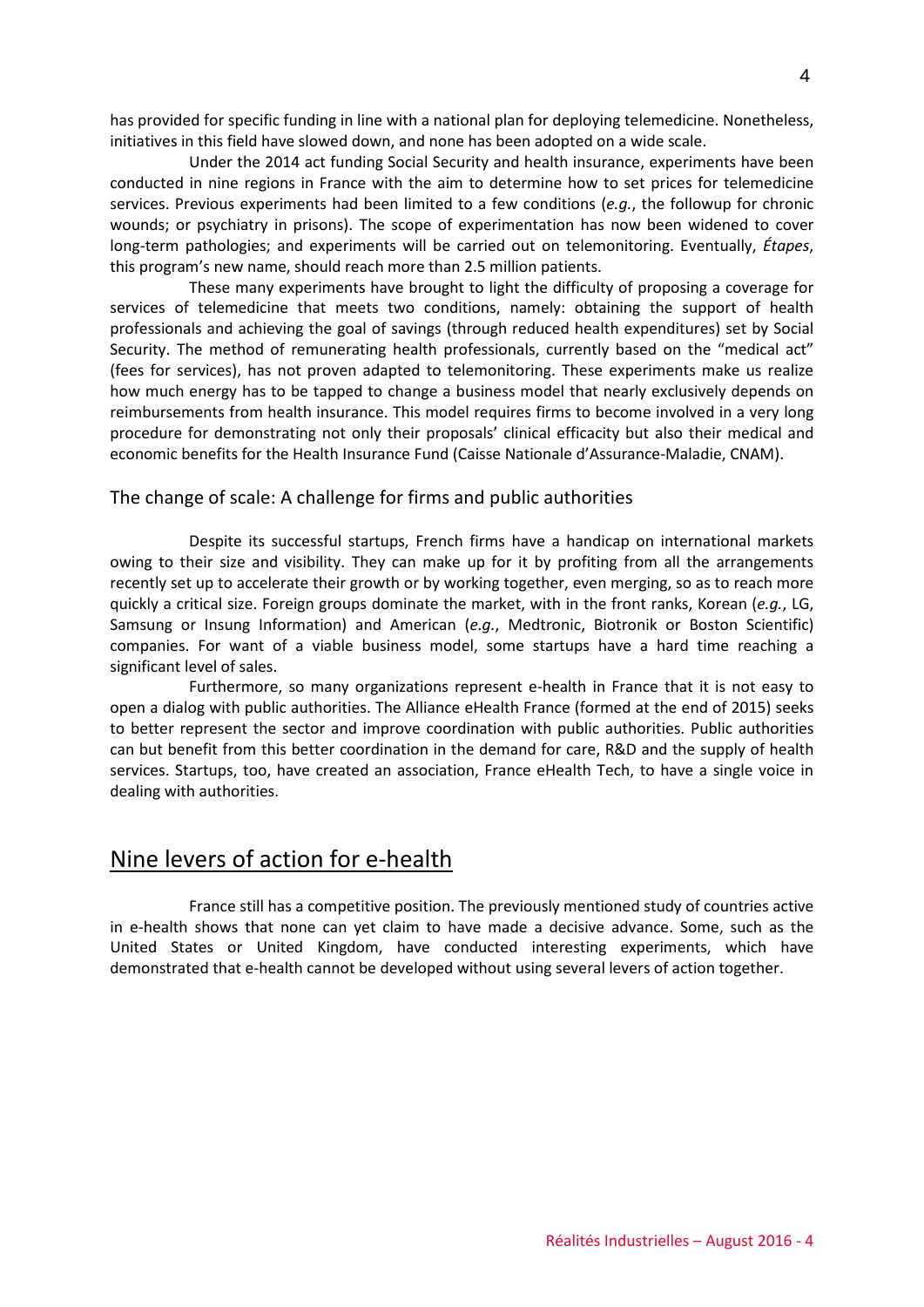

Figure 1: The strengths and weakness with regard to nine levers of action for e-health in France

Source: PIPAME, *E-Santé: Faire émerger l'offre française en répondant aux besoins présents et futurs des acteurs de santé*, final report 2016.

Figure 1 depicts France's strengths and weakness in the field of e-health in relation to nine levers of action (defined following a hundred interviews with persons in this sector). The following levers could be combined to design public actions in favor of e-health:

- the strategy of public authorities.
- the organization and integration of the supply of care.
- methods of remuneration.
- funding for programs.
- boosting exports (having an international view).

This list is, of course, not exhaustive. Not does it guarantee success in developing e-health in France. However it would provide firms with a clear policy orientation friendly to investments in e-health. Firms would have to incorporate digital solutions in the current supply of care. New methods for remunerating health professionals (instead of the current fees-for-services) would have to be designed; and support, given to actions in R&D with the goal of preserving a competitive edge in a highly competitive sector.

# The priority: Increasingly use e-health and move beyond experimentation

For French firms to develop in this sector so that we benefit fully from their services, ehealth must increasingly be put to use. France must not limit its actions to experimentation. Digital technology has proven benefits for patients, citizens and the health-care system; but these benefits depend on services and devices being systematically used. E-health should be promoted outside experiments (save for medical reasons related to specific cases).

The health-care system would be transformed if more uses (for collecting, processing and using data) were made of exchanges of information between the parties involved. We could thus benefit from all aspects of the new technology by optimizing management of the system, of medical